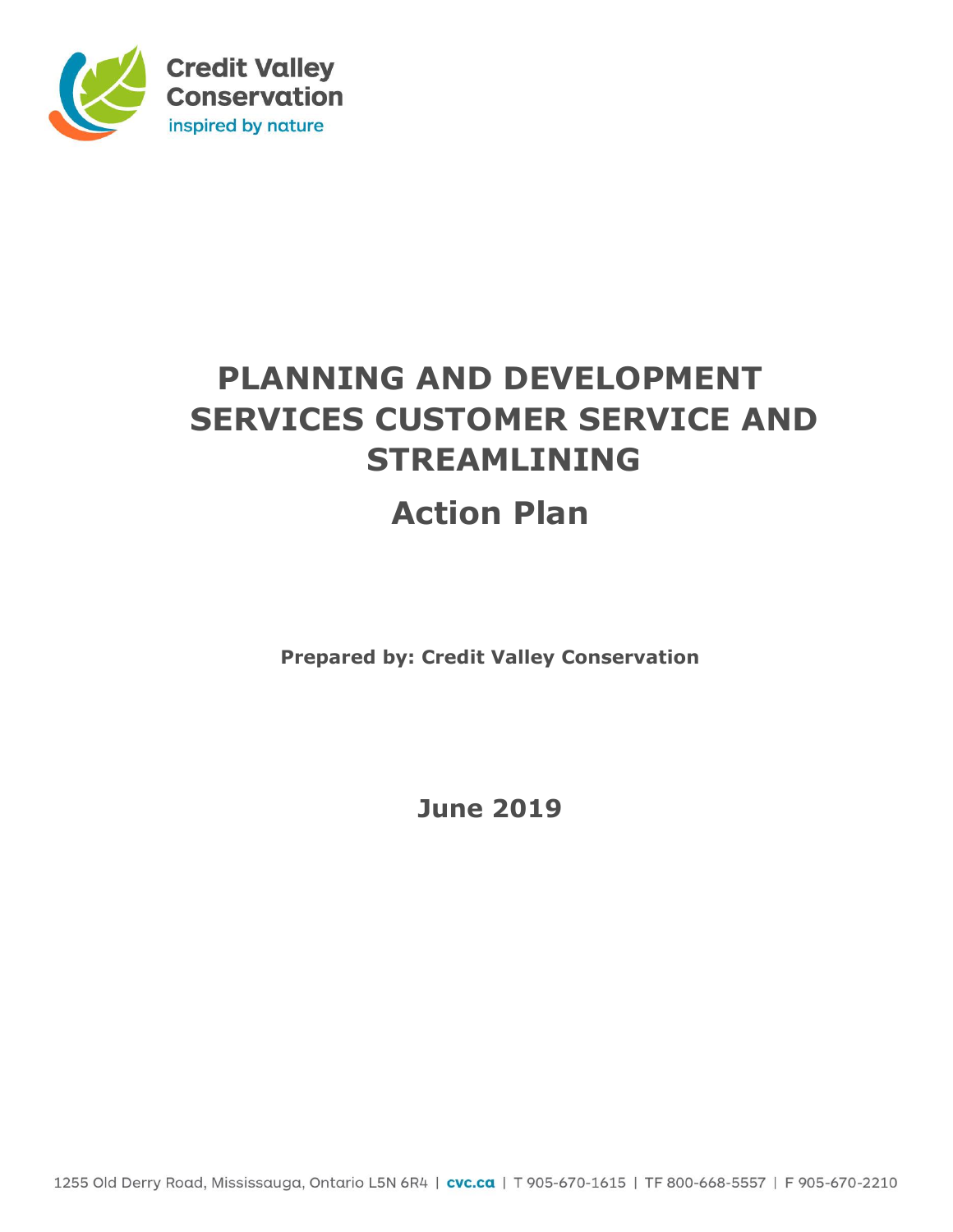### **PURPOSE**

The purpose of this document is to outline CVC Planning and Development Services (PDS) department's action plan to demonstrates CVC's continued commitment to customer service excellence in keeping with CVC's corporate Customer Service Charter and consistent with Conservation Ontario's Client Service Streamlining Initiative.

The following is an outline of CVC's PDS department's identified actions for the short term (2019), medium term (2020) and long term (2020 and beyond), in keeping with our commitment to customer service excellence around a client centric approach.

The plan identifies three core themes -- Improve Client Service and Accountability, Increase Speed of Approvals, and Reduce Red Tape and Regulatory Burden -- under which the actions will be carried out.

Note: Appendix 1 provides an illustration of each of the core themes and associated actions CVC's PDS department has committed to, as outlined in more detail below.

## **Link to CVC's Strategic Plan**

- a. Goal 2: Safeguard people, property and communities from Hazards
- b. Goal 7: Ensure that Credit Valley Conservation is a well-managed, sustainable and service driven organization
	- i. CVC's Board approved Customer Service Charter is currently available on CVC's website at [https://cvc.ca/wp](https://cvc.ca/wp-content/uploads/2018/09/customer-service-charter-2018.pdf)[content/uploads/2018/09/customer-service-charter-2018.pdf](https://cvc.ca/wp-content/uploads/2018/09/customer-service-charter-2018.pdf)

### **CORE THEMES and ASSOCIATED ACTIONS**

**1. Improve Client Service and Accountability** 

## *Online Screening Maps, Service Agreements, Guidelines and Data Availability*

a. Online Regulation Mapping: online regulation mapping is currently available on CVC's website at [https://cvc.ca/planning](https://cvc.ca/planning-permits/regulation-mapping/)[permits/regulation-mapping/](https://cvc.ca/planning-permits/regulation-mapping/)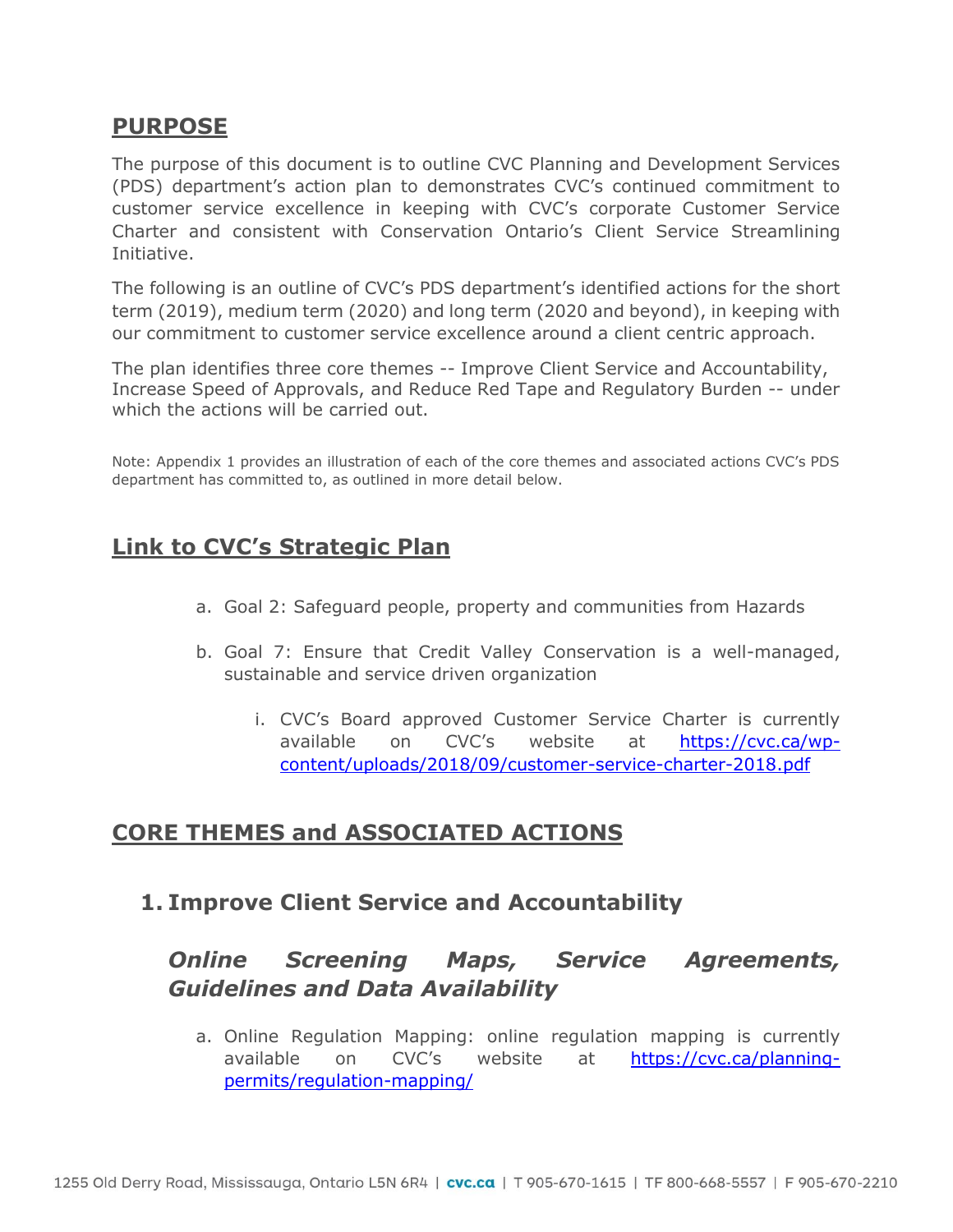- i. Short Term no action
- ii. Medium Term no action
- iii. Long Term update and maintain online mapping as approved
- b. Service Agreements (Memorandum of Understanding): all CVC service agreements/MOUs are available on CVC's website at [https://cvc.ca/planning-permits/planning-services/.](https://cvc.ca/planning-permits/planning-services/) CVC currently has service agreements/MOUs with all partner municipalities except Brampton (currently under review at municipality)
	- i. Short Term Review existing (or current undertakings) Service Agreement/MOU identify gaps (e.g. Caledon (1997), plan review timelines etc.)
	- ii. Medium Term Contact municipalities to undertake review and update of Service Agreements/MOUs where necessary
	- iii. Long Term update and maintain online agreements as approved
- c. Check Lists and Guidelines: all CVC checklists and Guidelines are available on CVC's website at [https://cvc.ca/planning-permits/policies](https://cvc.ca/planning-permits/policies-guidelines/)[guidelines/](https://cvc.ca/planning-permits/policies-guidelines/)
	- i. Short Term:
		- 1. Review policy and guideline list and update where necessary
		- 2. Require checklists used as part of complete application process
	- ii. Medium Term:
		- 1. Checklists develop more 'user-friendly' checklists and ensure used as part of application submission process
		- 2. Guidelines review guidelines to ensure consistent with best practices and provincial/municipal standards, updating where necessary
	- iii. Long Term Develop a working group with Province, municipal partners and stakeholders to identify gaps and opportunities where additional guidelines are needed, where existing ones may be improved and for consistency across the GGH
- d. Open Source Data and Publicly Available Data
	- i. Short Term:
		- 1. Explore opportunities to develop online open source data and/or publicly available data portal(s)
		- 2. Identify types of data possible to include in open source and publicly available data (risk management and legal)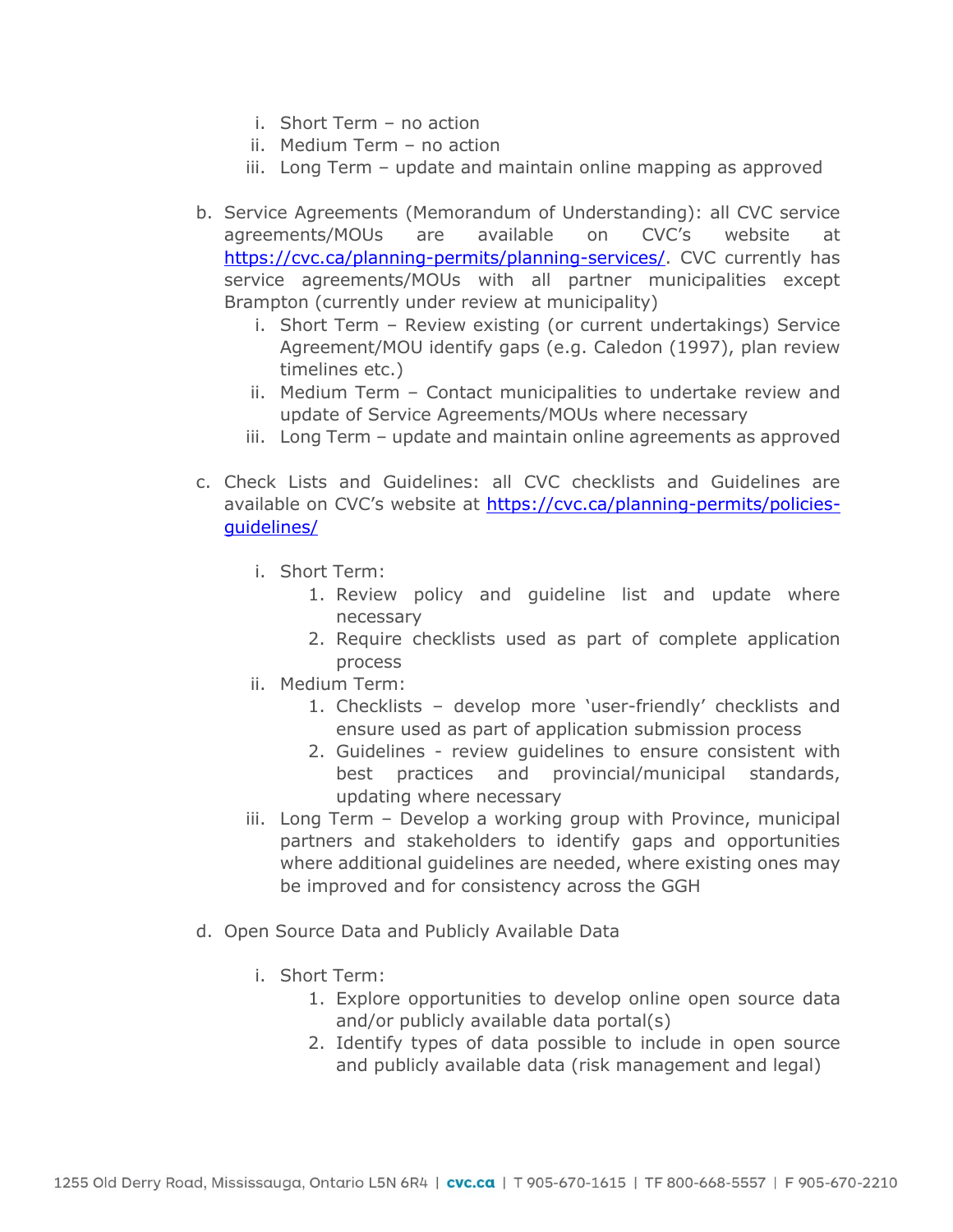- 3. Identify priority data to include in open source or publicly available data most useful for users (e.g. floodplain mapping data, flood models etc.?)
- 4. Review and streamline current data request process (reduce timeframe and administrative burdens – e.g. data sharing agreements etc.)
- ii. Medium Term develop an open source and publicly available data strategy
- iii. Long Term develop an open source and publicly available data project to implement strategy

# **2. Increase Speed of Approvals**

## *Application Streams and Service Workflow*

a. Work Flow Transparency: CVC currently has a Planning and Development Administrative Procedural Manual available on CVC's website at [https://cvc.ca/wp-content/uploads/2012/04/CVC-](https://cvc.ca/wp-content/uploads/2012/04/CVC-Procedural-Manual-final_Dec_2011.pdf)[Procedural-Manual-final\\_Dec\\_2011.pdf](https://cvc.ca/wp-content/uploads/2012/04/CVC-Procedural-Manual-final_Dec_2011.pdf)

In addition, CVC currently has a permit and plan review processes work flow charts on the CVC website at [https://cvc.ca/planning](https://cvc.ca/planning-permits/permits-regulations/permit-review-process/)[permits/permits-regulations/permit-review-process/](https://cvc.ca/planning-permits/permits-regulations/permit-review-process/) and [https://cvc.ca/wp-content/uploads/2011/07/Plan-Review-](https://cvc.ca/wp-content/uploads/2011/07/Plan-Review-Flowchart.pdf)[Flowchart.pdf](https://cvc.ca/wp-content/uploads/2011/07/Plan-Review-Flowchart.pdf) 

- i. Short Term:
	- 1. Review and update online workflow review process charts – including updated processes and internal procedures (e.g. application checklists, complete application notification, review timelines etc.).
- ii. Medium Term review and update Procedural Manual, particularly related to PDS admin policies and procedures.
- iii. Long Term review, update and maintain Procedural Manual and associated materials online (workflow process chart etc.) seeking opportunities for further transparency (based on need and overall effectiveness).
- b. Departmental Organization Streamlining
	- i. Plan Review Teams: Currently, CVC PDS structures plan review staff into teams considering expertise (urban vs rural) and to increase consistency and familiarity in decision making (internally and externally):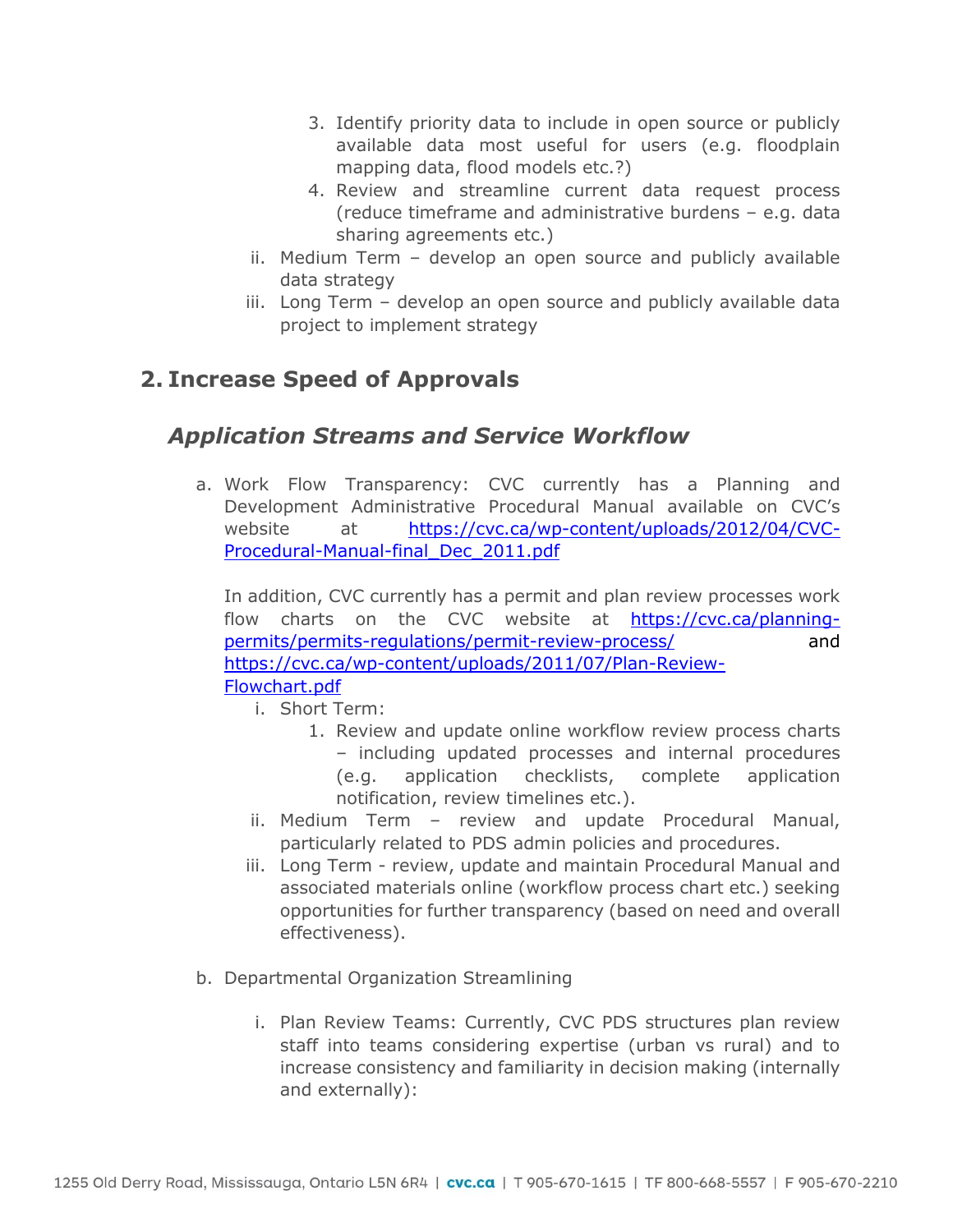- 1. By Municipality: Plan Review Teams are currently structured by municipality (i.e. a planner, planning ecologist and plan review engineer) – this should not be changed
	- a. Short Term:
		- i. Reformat mandatory team bi-weekly Planning Integration Committee (PIC) meetings to include committed senior PDS staff (leadership team) attendance (minimum Sr. Managers):
			- 1. Triage issues
			- 2. Coordinate/review file status, timelines and performance standards
			- 3. Expedite resubmission approvals for minor applications and/or resubmissions
		- ii. Require bi-weekly Triage meetings (opposite PICs) with team members and needed technical support staff to support PIC functions where senior staff not necessary
	- b. Medium Term evaluate PIC effectiveness at addressing/providing direction on larger scale projects and issues (e.g. often enough? Effective forum for decision making? Reducing resubmissions for files discussed? etc.)
	- c. Long Term develop an internal working group to monitor and evaluate effectiveness of 'issues management' process and provide recommendations to consider for improvements (e.g. joint project assessment meetings, coordinated field assessment meetings etc.)
- 2. Team Leads and Case/File Facilitator: Currently, planners lead plan review teams and are the lead contacts for file and issue management.
	- a. Short Term:
		- i. Confirm planners lead plan review teams and provide direction on files and identified issues. Clarify case/file facilitators are senior PDS staff and must involve appropriate senior staff (at a minimum – Senior Manager, Planning)
		- ii. Review PDS organizational structure and modify to optimize workflow, ensure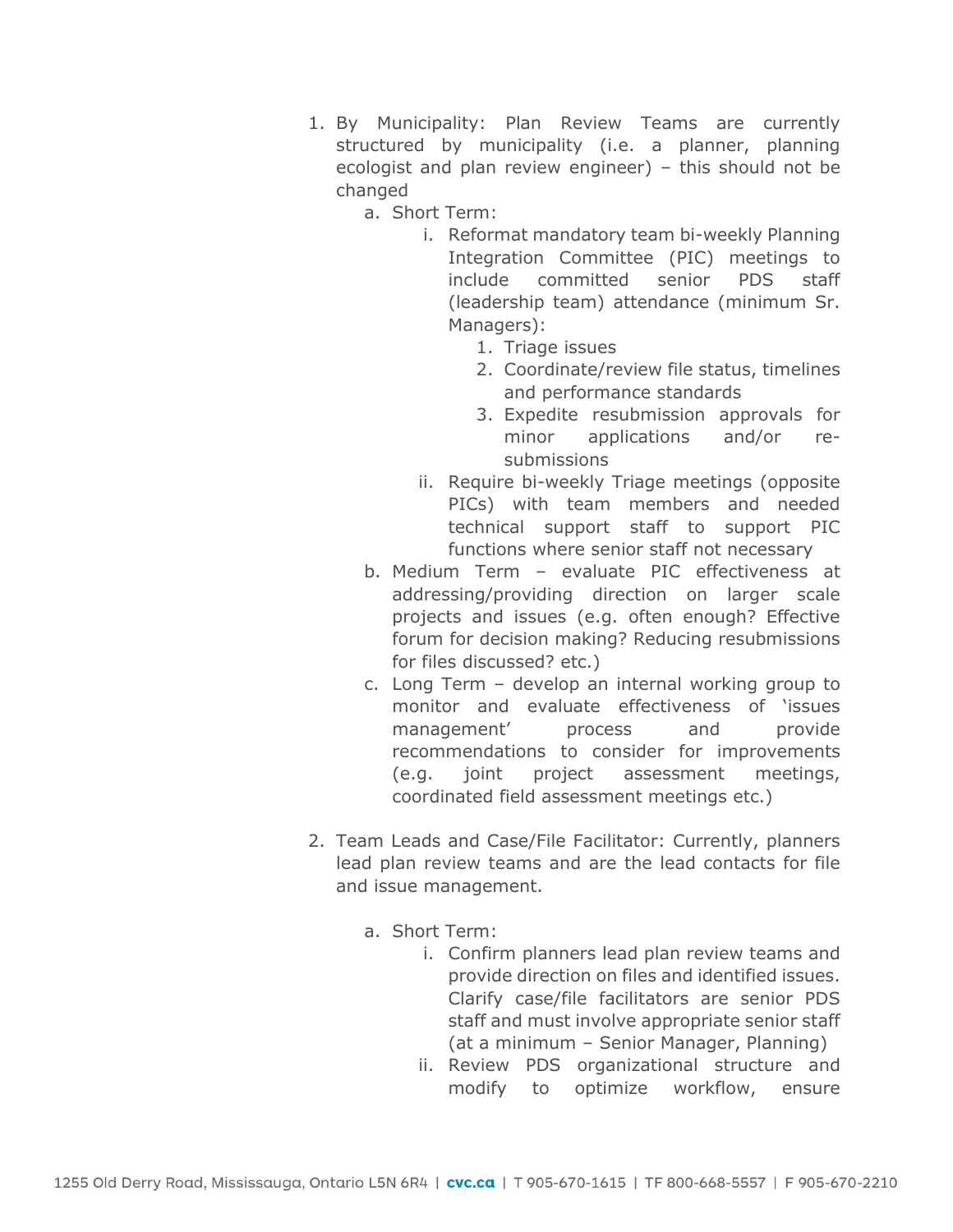internal/external consistency and support customer service and employee development opportunities are available

- b. Medium Term develop an internal training strategy for staff education on municipal and development industry processes
- c. Long Term monitor, review and modify team and organizational structure as needed
- c. Complete Application: CVC has a complete application checklist for permit and planning applications available on-line at [https://cvc.ca/wp](https://cvc.ca/wp-content/uploads/2019/08/CVC-Permit-Application-Checklist-2019.pdf)[content/uploads/2019/08/CVC-Permit-Application-Checklist-2019.pdf](https://cvc.ca/wp-content/uploads/2019/08/CVC-Permit-Application-Checklist-2019.pdf)
	- i. Pre-Consultation: CVC staff offer pre-consultation for permit applications, including site visits (e.g. general development and potential development applications). In addition, CVC staff coordinate with municipal pre-consultation process(es) and attend to provide input
		- 1. Short Term:
			- a. Regulation: require mandatory pre-consultation for permit applications, coordinated with required checklist through the complete application process
			- b. Plan Review: require staff attend municipal preconsultation meetings for all applicable applications (e.g. Development Application Review Committee [Mississauga], Development Review Committee [Halton Hills] etc.)
		- 2. Medium Term coordinate with municipalities to have regular integration/coordination meetings regarding plan input/plan review (e.g. Peel-CA Discussion Forum, Halton Area Planning Partnership/Halton Area Development Managers etc.)
		- 3. Long Term develop a working group to monitor and review pre-consultation process(es) and identify gaps and efficiency reviews
	- ii. Complete Application Process
		- 1. Short Term:
			- a. Formalize a 'complete application process' for permit applications of all types (minor and major) – requiring formal confirmation to applicants prior to acceptance of application for review (preconsultation and application checklists required)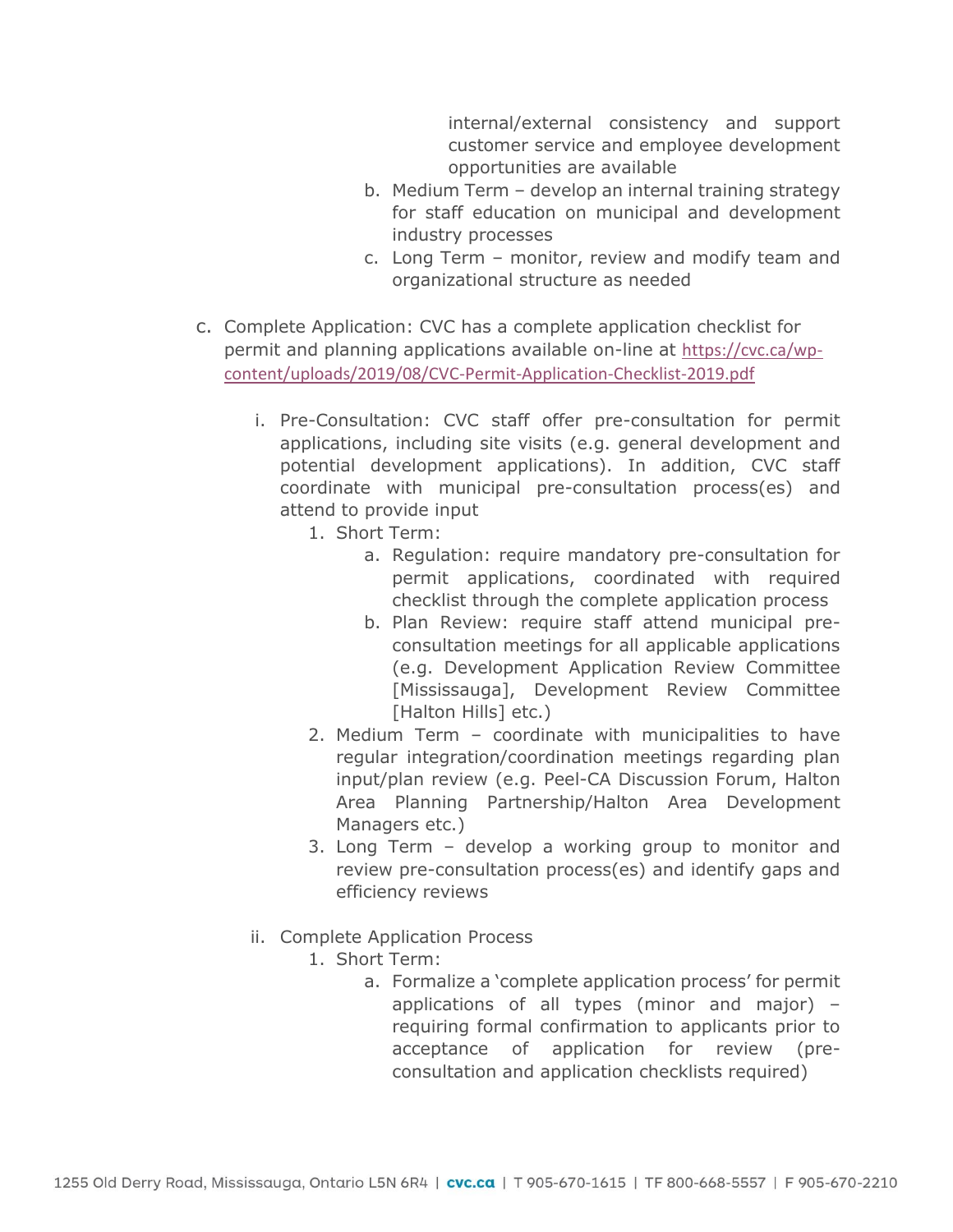- b. Develop standardized (rigid) mandatory timelines to identify application completeness and review timelines (consistent with existing MNRF guidelines) – including for resubmissions
- 2. Medium Term update application review timelines and coordinate with municipalities
- 3. Long Term evaluate application and submission timelines, including application quality, and adjust process as necessary

### **3. Reduce Red Tape and Regulatory Burden**

## *Policy Alignment and Development*

- a. Planning and Regulation Policies: CVC has a Board approved policy document outlining CVC's plan review, plan input and regulatory policies – the policy document is available on-line at [https://cvc.ca/wp](https://cvc.ca/wp-content/uploads/2011/01/004-CVC-WPR-Policies_APR-2010.pdf)[content/uploads/2011/01/004-CVC-WPR-Policies\\_APR-2010.pdf](https://cvc.ca/wp-content/uploads/2011/01/004-CVC-WPR-Policies_APR-2010.pdf)
	- i. Short Term prepare (interim) internal risk-based guidelines for:
		- 1. Types of development ('minor works' exemptions)
		- 2. Wetlands (exemptions or wetland status based on size, function and hydrologic connection)
	- ii. Medium Term begin planning and regulation policies update strategy based on anticipated CAA and Sec 28 regulation (including CRWNHS and offsetting guide)
	- iii. Long Term update planning and regulation policies based on new CAA and Sec 28 regulation
- b. Service Delivery (review timelines)
	- i. Short Term track permit application timelines (coordinated with submission requirements, complete application and existing guideline timelines)
	- ii. Medium Term develop permit application timeline requirements (for non-planning permits, planning related permits and major/minor applications)
	- iii. Long Term:
		- 1. Develop an improved, consistent and more efficient database/tracking system (corporate - SharePoint)
		- 2. Undertake annual reporting (CVC Board, BILD, Province) coordinating with 'new' anticipated Provincial requirements
- c. Cost Recovery and Fees (staff time and resources)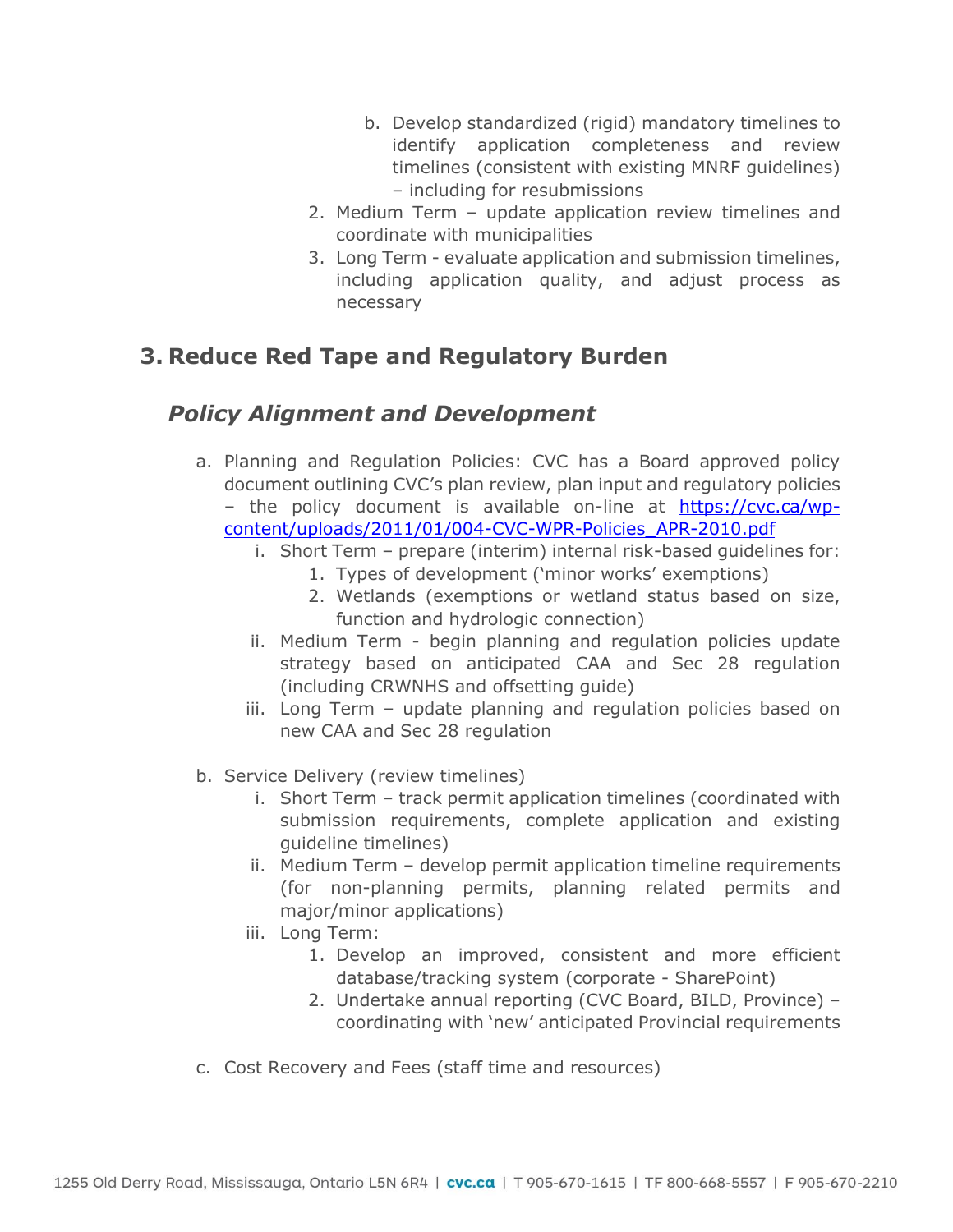- i. Short Term track PDS staff time based on plan review, plan input, permitting and EA activities
- ii. Medium Term conduct analysis of staff time to support fee review and departmental budgeting (BILD 2020 – subdivision fee agreement expires)
- iii. Long Term undertake annual reporting (CVC Board, BILD, Province), coordinating with 'new' anticipated Provincial requirements
- d. Evaluation
	- i. Customer Service Surveys
		- 1. Short Term develop customer survey for front counter, permit applications and on-line
		- 2. Medium Term develop customer survey for plan review customers and strategy for outreach
		- 3. Long Term undertake annual reporting (CVC Board, BILD, Province)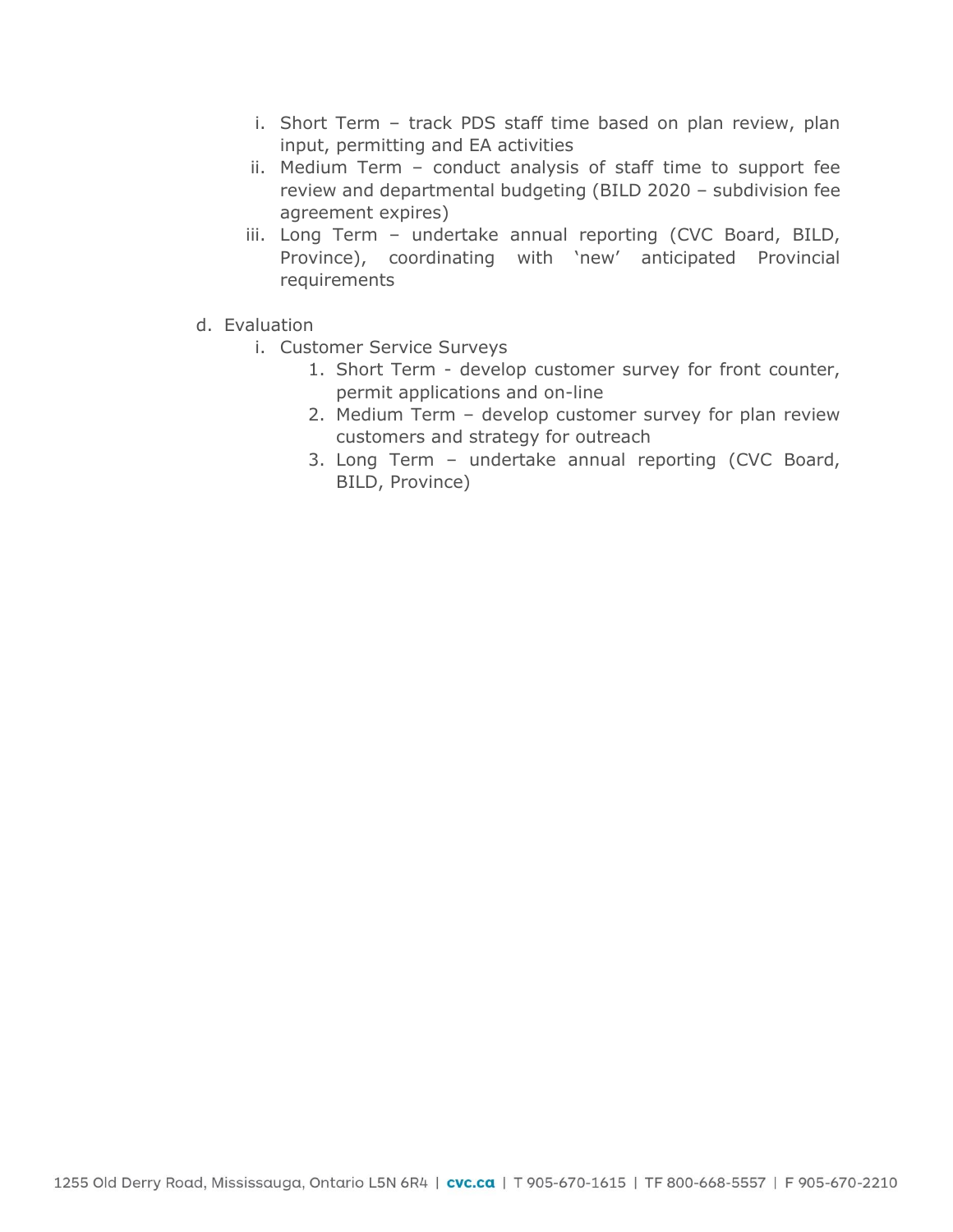## **APPENDIX 1**

Illustration of CVC's client centric customer service core themes and associated actions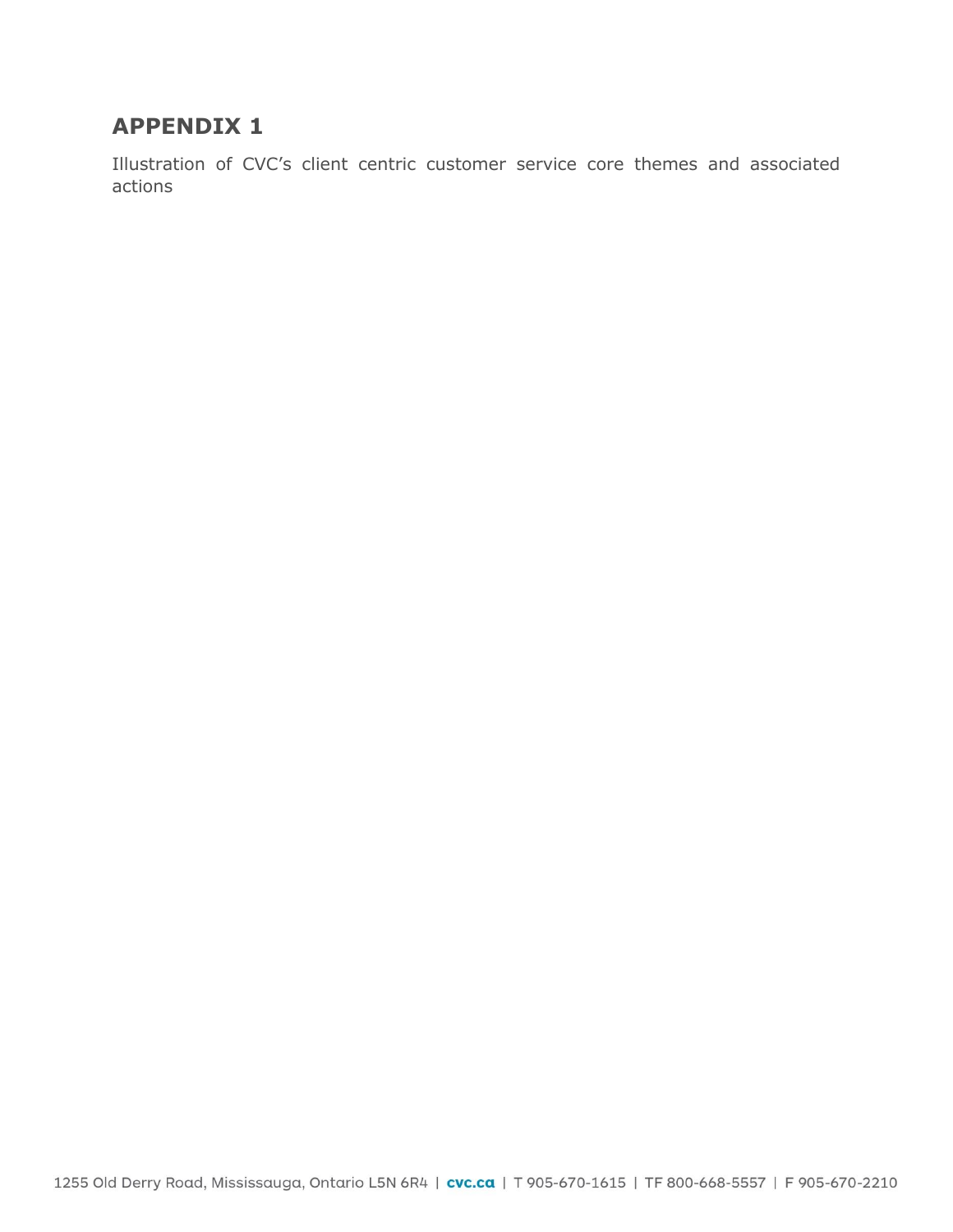# **IMPROVE CLIENT SERVICE and ACCOUNTABILITY**

### Online Regulation Mapping

- •**Short Term**: maintain online regulation mapping.
- •**Medium Term**: review regulation mapping for consistency with updated regulation.
- •**Long Term**: update online mapping with revised floodplain and wetland data (including regulation changes).

#### Service Agreements

- •**Short Term**: review existing service agreements/MOUs and identify gaps based on best practices (currently online).
- •**Medium Term**: contact municipalities to undertake coordinated review and update.
- •**Long Term**: udate and maintain online agreements as approved.

#### Check Lists and Guidelines

- •**Short Term**: review online policy and guideline list and identify gaps and update requirements (best practices).
- •**Medium Term**: develop more 'user friendly' guidelines and checklists (ensure used as part of application processes).
- •**Long Term**: Develop working group to identify gaps and opportunities (guideline needs, industry standards and best practices).

### Open Source/Publicly Available Data

- •**Short Term**: explore opportunities to add to existing open source data (flood modeling) and on-line data (floodplain mapping) based on external demand.
- •**Medium Term**: review and streamline current data request process (data sharing agreement requirements, online request etc.).
- •**Long Term**: Develop an open source and publicly available data strategy and implement.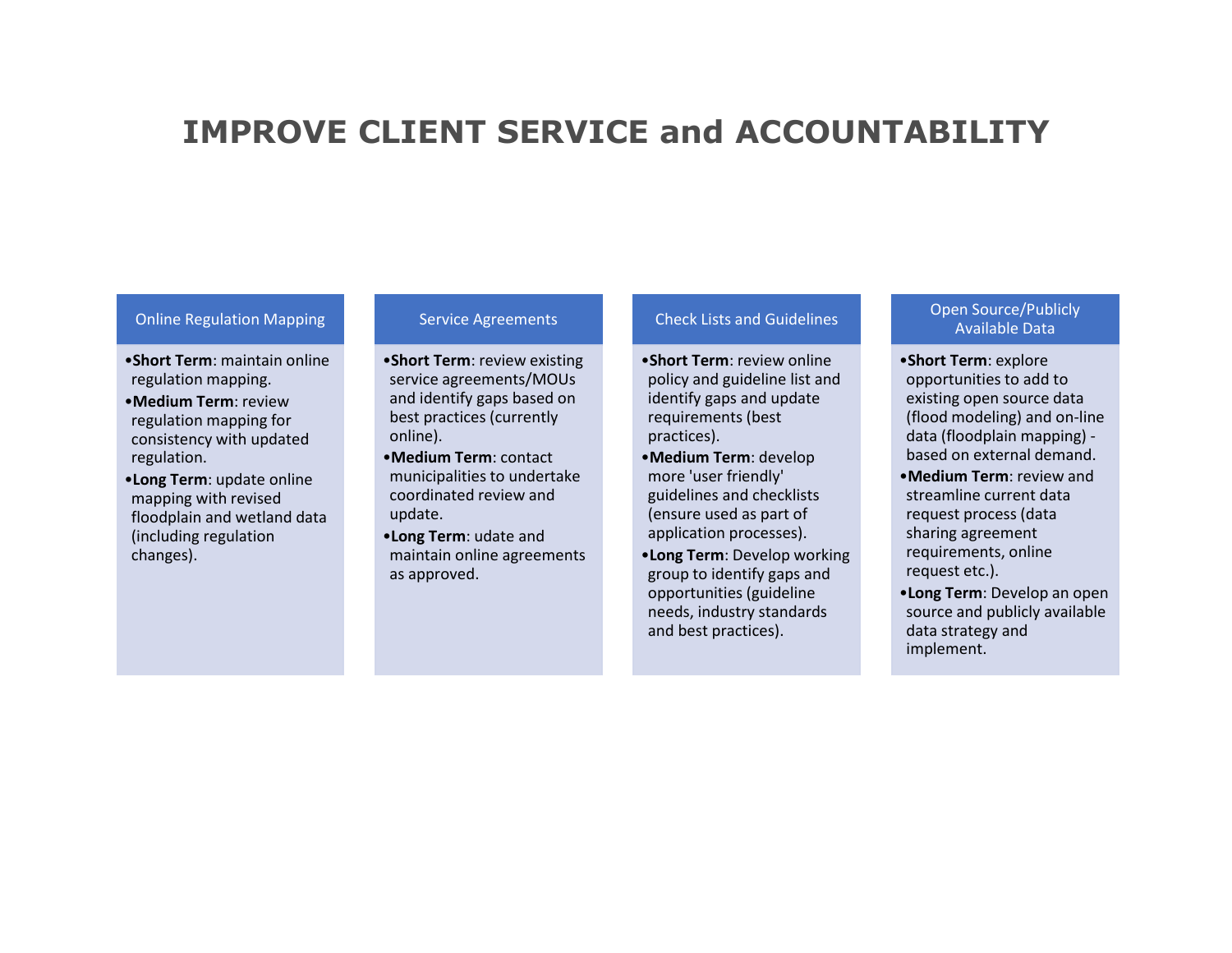# **INCREASE SPEED of APPROVALS**

#### Work Flow

•**Short Term**: review and update online workflow process charts - including internal procedures (application checklists, complete application notification, timelines).

- •**Medium Term**: review and update Procedural Manual - particularly related to PDS admin policies and procedures.
- •**Long Term**: update and maintain Procedural Manual and associated online information including administrative policies (fees, timelines etc.).

### Issue Management

•**Short Term**: review and establish mandatory biweekly planning team meetings with senior staff (alternate week triage). •**Medium Term**: evaluate

- team meeting effectiveness.
- •**Long Term**: Develop internal working group to monitor and evaluate effectiveness of 'issues management' process and provide recommendations as needed (particularly related to consistency and timelines).

#### Case Facilitation

•**Short Term**: Identify planners as 'team leaders' and Sr Manager Planning as 'case facilitator'.

- •**Medium Term**: develop internal training strategy for all staff to educate on municipal and development industry process(es).
- •**Long Term**: Monitor, review and modify teams and departmental structure (areas of responsibility, decision matrix) as needed.

#### Departmental Organization

•**Short Term**: review PDS organizational structure and modify to optimize work flow, ensure consistency, better support issue management/case facilitation processes and take advantage of growth opportunities.

- •**Medium Term**: No action.
- •**Long Term**: Monitor and review departmental structure and optimize as needed based on growth opportunities, meeting client needs, resourcing etc..

#### Application Process

- •**Short Term**: establish and implement formal application process requiring pre-consultation, complete application notification and (iterim) timelines (for plan review and regulations).
- •**Medium Term**: update mandoatory review timelines coordinated with provincial (regulatory) and municipal (plan review) requirements.
- •**Long Term**: develop working group to monitor and review application process(es) and identify gaps, challenges and opportunities.